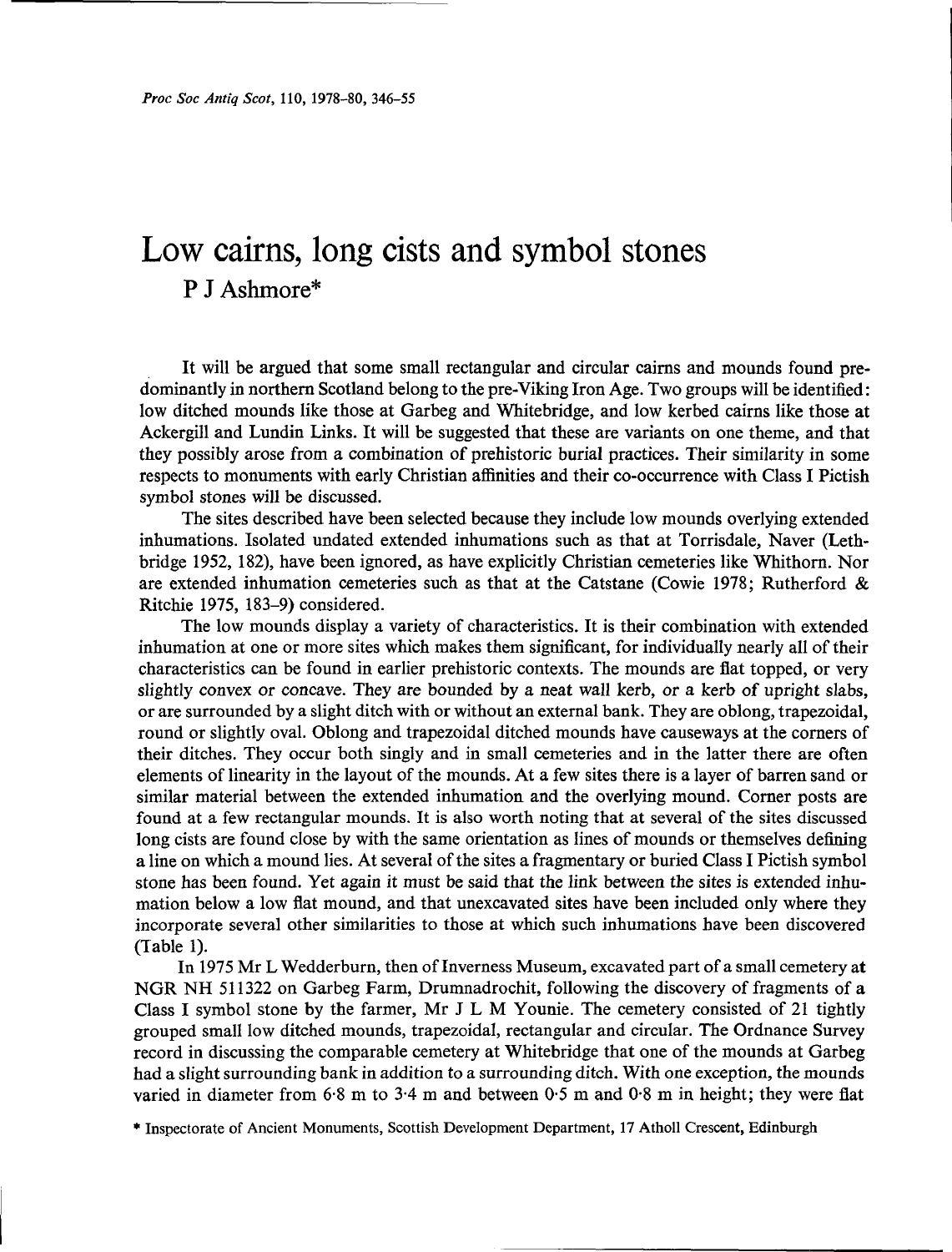| -- |  |
|----|--|
|----|--|

|  | Occurrence of attributes at cemeteries |  |  |  |  |
|--|----------------------------------------|--|--|--|--|
|--|----------------------------------------|--|--|--|--|

|               | Built<br>wall<br>kerb | Long<br>cists<br>close<br>by | Low<br>flat<br>round<br>cairns | Ext.<br>inhum.<br>under<br>cairn | Barren<br>layer | Symbol<br>above stone co- layout<br>inhum. occurring element | Some<br>linear | Vert.<br>slab<br>kerb | Low<br>flat<br>oblong<br>cairn | Corner<br>posts | Ditch    |
|---------------|-----------------------|------------------------------|--------------------------------|----------------------------------|-----------------|--------------------------------------------------------------|----------------|-----------------------|--------------------------------|-----------------|----------|
| Garrywhin     | $\times$              | $\times$                     | $\times$                       | $\times$                         |                 |                                                              |                |                       |                                |                 |          |
| Watenan       | $\times$              | $-$                          | $\times$                       |                                  |                 | ×                                                            |                |                       |                                |                 |          |
| Keiss         | $\times$              | $\times$                     | ×                              | $\times$                         |                 |                                                              | ×              |                       |                                |                 |          |
| <b>Birsay</b> | ×                     |                              | $\times$                       | ×                                | $\times$        |                                                              |                |                       |                                |                 |          |
| Lundin        |                       | $\times$                     | ×                              | ×                                | ×               |                                                              | ×              |                       | $\times$                       |                 |          |
| Dunrobin      |                       | $\times$                     |                                | ×                                | ×               | ×                                                            |                |                       | $\times$                       |                 |          |
| Ackergill     | $\times$              | $\times$                     | $\times$                       | $\times$                         | $\times$        | $\times$                                                     | ×              | $\times$              | $\times$                       | $\times$        |          |
| Pityoulish    |                       |                              | $\times$                       | $\times$                         | ×               |                                                              |                |                       |                                |                 | $\times$ |
| Garbeg        |                       |                              | ×                              | ×                                |                 | ×                                                            | ×              | ----                  | ×                              | ×               | $\times$ |
| Sandwick      |                       |                              |                                | ×                                | ×               |                                                              |                | $\times$              | ×                              | $\times$        |          |
| Tillytarmont  |                       |                              |                                |                                  |                 | ×                                                            | $\times$       |                       | X                              |                 |          |
| Whitebridge   |                       |                              | $\times$                       |                                  |                 |                                                              |                |                       | $\times$                       |                 | $\times$ |

topped. Their ditches were normally 0-6 m wide and 0-3 m deep, but in one case 0-9 m wide and 0-3 deep. The oblong mounds had gaps at the corners of their ditches. The exceptional mound was 7-9 m in diameter and only 0-2 m in height; its ditch was interrupted by a causeway 2 m wide (OS NNIR NH53SW 15, supplemented by author's visit).

Mr Wedderburn excavated the circular mound on top of which the symbol stone fragment had been found, a nearby rectangular mound, and the space between them; the latter was found to contain a grave and, on one side, a ditch. He also sampled an isolated circular mound. Of particular note are the gaps at the corners of the rectangular mound ditch, on each of which a small boulder had been placed. At the centre of that mound was a small rectangular stone setting with a rough kerb measuring 2-4 m by 1-7 m, under which was an E-W orientated long grave containing a decayed inhumation. Under the circular mound was a similarly oriented, similarly sized pit. In the enclosed space between, excavation of which was not completed, was a small setting of stones overlying a probably similar long pit. The isolated circular mound contained centrally a similar pit which was lined with small boulders to form a massive cist. No burial was found in it (Wedderburn & Grimes 1975).

In 1979 archaeological surveyors of the Ordnance Survey reported a comparable cemetery (NH 492171) at Whitebridge, near Fort Augustus. In addition to one rectangular ditched low mound nearly identical to the majority of those at Garbeg, it consisted of low round, rectangular and trapezoidal mounds each with a ditch broader than those at Garbeg and a slight external bank. The mounds ranged in diameter from 11 m to less than 6 m, except for one similar to the Garbeg mounds, which was  $5.5$  m sq. The latter was  $0.8$  m high, while the others were all under 0-2 m high. Later structures had impinged on the cemetery, as had cultivation; three stony mounds without ditches may be clearance heaps. The surveyors drew attention to the gaps at the corners of the ditches surrounding the rectangular mounds (OS NNIR NH41NE; Wallace 1911, 327-8, plan).

In 1953 Mrs V and Mr A Rae excavated one of four low round ditched barrows (NH 932152) at Pityoulish, Strathspey. The barrows were each 7 m diameter and under 0-45 m tall; in the centre of each was a monolith. The ditches of two of the barrows overlapped. The excavated barrow contained a complicated stratigraphy which may be summarised as follows: a long grave containing an extended inhumation was dug through a purposefully laid layer of grey sand and overlain by another layer of similar material. On top of this was placed a D-shaped figure of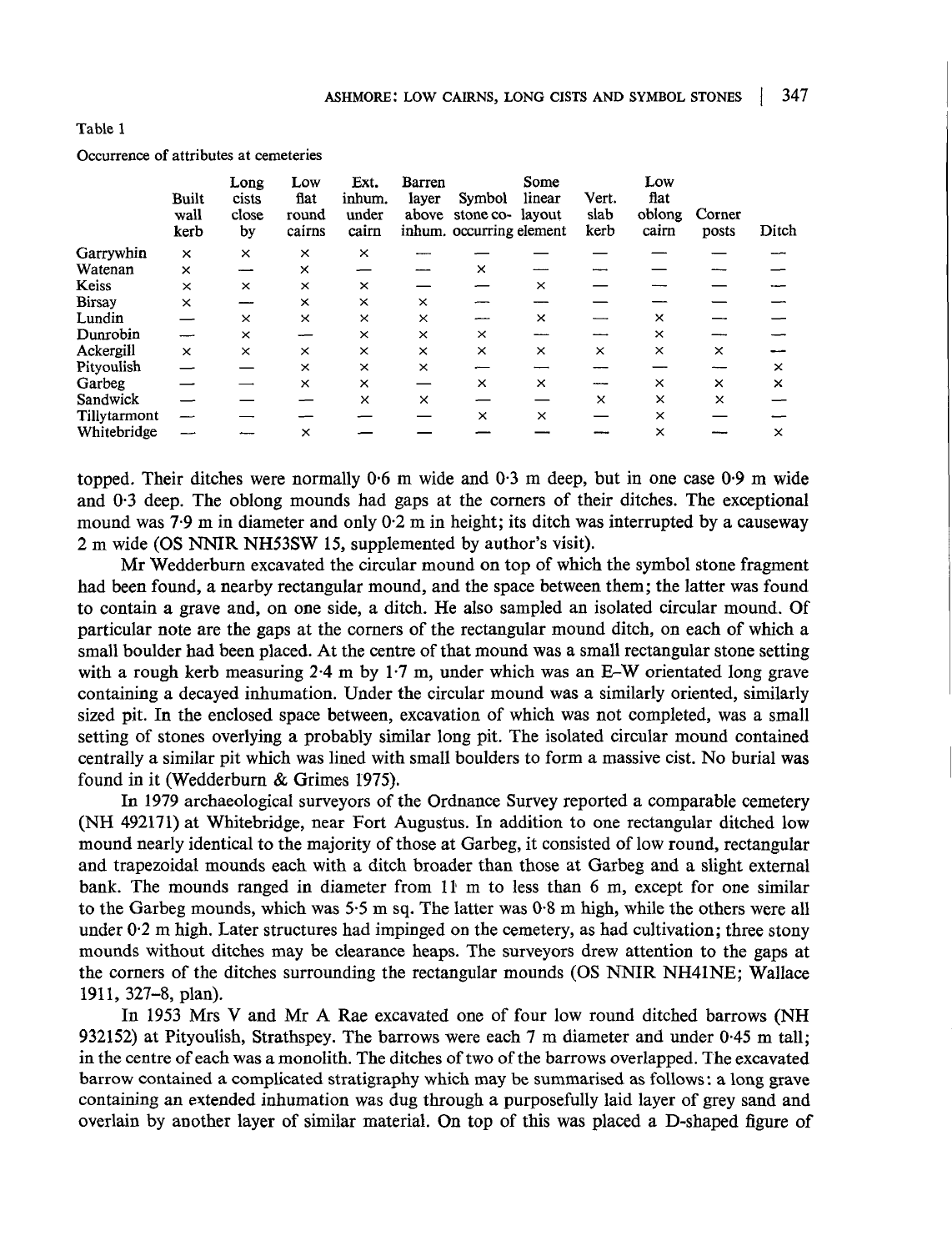boulders; the whole was then covered with mound material. It should be said that this summary omits several interesting subsidiary features. The ditch of the excavated mound was 1 to 1-2 m wide and 0.2 m deep. There was a knob of iron in the filling of the grave and what seemed to be the rusted away blade of a knife survived as a stain on the grave floor (Rae & Rae 1953, 153-60; OS NNIR NH91NW 15).

In 1925 and 1926 Mr A J H Edwards excavated a cemetery at Ackergill (ND 348549) N of Wick in Caithness, which provides an interesting comparison and contrast with cemeteries of Garbeg and Whitebridge type. He discovered seven rectangular cairns and two isolated cists roughly in line with one another, and a circular cairn also on that line but some distance from the rectangular cairns. Between the circular cairn and the others the modern road ran at a shallow angle to the general line of the cemetery. At the time the road was formed numerous human bones were found (Edwards 1926,161) but trenching in the gap of some 50 metres which separated two of the rectangular cairns from the main surviving body of the cemetery revealed no further cairns.

The rectangular cairns were nearly square except for the largest which was markedly oblong and measured 6-1 m by 4-1 m; the others varied in maximum dimension from 3-8 m to 2-1 m. Two of the cairns had a kerb built of horizontally laid slabs, three a kerb of upright slabs, and one cairn had a kerb combining both techniques. No kerb was found round the seventh rectangular cairn. The corners of four of the mounds were accentuated by larger upright slabs, while three of the mounds had pillars central to the sides. The burial rite was extended inhumation in a long cist, nearly always built of many small vertical slabs; but the burials in the largest cairn were in a large cist built of horizontally laid slabs which was internally subdivided by vertical slab walls separating two extended inhumations. Another of the cairns held three cists, while a third held a two-tier cist. Two of the other cairns had no cist in or contiguous with the cairn material; they covered deeply buried cists from which they were separated by a thick layer of clean sand. Most of these cists were aligned roughly in the same direction as the cemetery, but two were at right angles to that line and one was set diagonally to it. Four of the seven cairns incorporated abundant white quartz stone.

The diverse details of these oblong cairns must not be allowed to conceal their general similarity to one another. They were all rectangular, all but one kerbed and all covered long cists made of many small slabs. Admittedly, the orientation of the cists varied in a manner statistically indistinguishable from random; but the burial rite where determinable was exclusively extended inhumation on the back, front or left side. The distinctive but not indispensable feature of corner pillars, and less commonly mid-side pillars, will be found at other sites to be discussed below, as will the occasional separation of the burial from the overlying cairn by sterile sand.

The circular cairn was 5-5 m in diameter and contained a cist built of horizontally laid slabs very similar to but slightly smaller than that under the largest rectangular cairn. It contained four extended inhumations lying ENE, the uppermost of which had with it a bronze chain. The cairn kerb was also built of laid slabs. Although circular, all else but its height can be paralleled among the rectangular cairns, except that one of the four inhumations was flexed; and given that it lay on the same line as that of the rectangular cairns it seems likely that it is related. The two isolated cists recorded by Edwards were very similar to those under the rectangular cairns, and also lay on the line of the cemetery; there seems no reason to suppose they were not broadly contemporary with the latter. At the head of one of them was found a fragment of a Class 1 symbol stone. A Class 1 symbol stone had been found on the opposite side of the road to the circular cairn some years earlier.

The cemetery at Lundin Links excavated by Mr C Greig has not yet been published except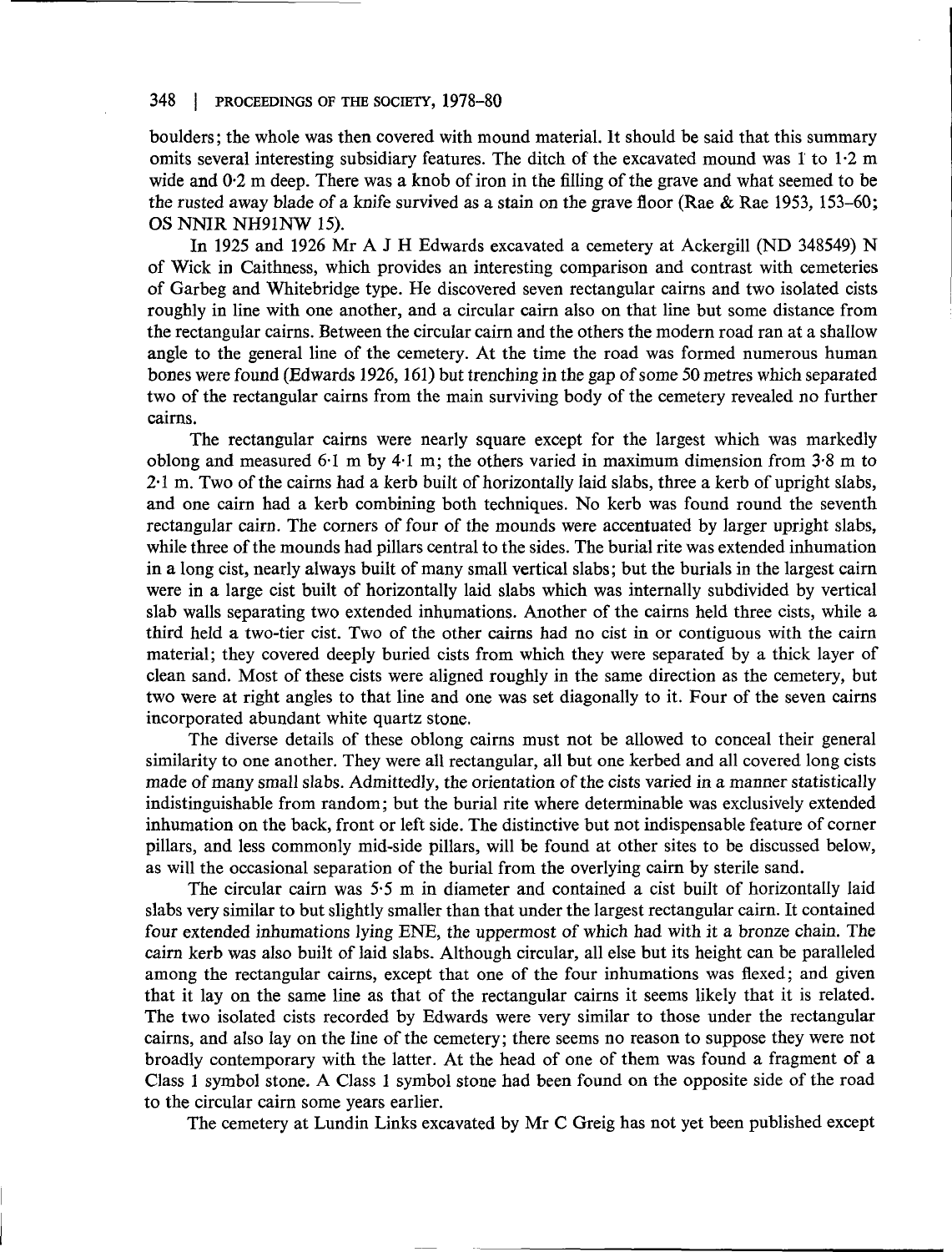as part of a display at Dundee Museum. It consisted of at least five small low round cairns and at least 4 small low oblong cairns, all with boulder kerbs. In addition to the burials under the mounds at least 6 isolated long cists were present. The round cairns ranged in diameter from 4 m to 3-5 m and the best preserved oblong cairn was 3-5 m long by slightly under 2 m broad. Of the other oblong cairns one was much mutilated by erosion, another formed the bar of a dumb-bell shaped complex including two of the round cairns and the last, 3-75 m long, was internally bisected by a line of boulders and may thus be considered as two conjoined small cairns. One of the round cairns had an oval kerb containing no cairn material joined to it, beyond which lines of boulders defined a pair of horns. There were slight elements of linearity to the overall layout of the cemetery. At its W end was an apparently worked stone standing 1 m tall.

The cairns all covered extended inhumations in cists from which they were separated by a barren layer of sand. The isolated cists also contained extended inhumations. Multiple burials were found: the damaged rectangular cairn covered two inhumations, while five were found under the oval cairn which had an oval kerb attached to it. A sandstone disc 0-45 m in diameter was found in one of the oval cairns, while a fragmentary iron object was associated with one of the five burials under the oval cairn to which the oval kerb was attached. Radiocarbon dates were obtained from three inhumations. A burial under one of the oval cairns of the dumb-bell complex has been dated to the 3rd- to 6th-centuries BC (Megaw & Simpson 1979, 500), while two of the isolated cist inhumations produced dates of the 3rd to 6th- and the 8th to 1 Ith-centuries AD respectively (Greig, C, pers comm). Several other isolated cists and groups of cists have been found on Lundin Links. Those at the cemetery discussed above cannot be regarded as firmly associated with the mounds. But their orientation was similar and it seems most economical to suppose that their layout at least took account of that of the mounds.

In 1866 Laing published the results of trenching a long low sandy mound at Keiss. After the discovery of cists during road construction he found a further eight or more cists in line with a circular cairn (ND 344602). The cists were set at an angle to their overall line and spaced at approximately 4-5 m intervals, and each was covered by a small pile of stones; he did not record any kerbs to these piles. The circular cairn was discovered by extending the spacing between the cists. It had a kerb of horizontally coursed slabs and was 6 m in diameter, but otherwise similar to the 5-4 m diameter cairn at Ackergill. Towards its centre was discovered an area in which the cairn stones were 'disposed with some care' (Laing 1866, 15) and covered a cist similar to the isolated cists and to the majority of the cists at Ackergill. The skeletons were variously disposed: extended or slightly flexed but most with their heads to the S and lying on their right side. The stone tools discussed by Laing seem not to be artefacts (Close-Brooks, J, pers comm).

At Tillytarmont, near Rothiemay, three Class I symbol stones had been removed from a, field in the 19th century (NJ 533473). The present farmer discovered two further symbol stones while ploughing in 1973-4 and embarked on deep tining in the hope of discovering more. It seemed desirable to forestall this and his intention to dig up areas where his tine had touched stone, and in 1975 Dr A A Woodham excavated two stone spreads and an oblong cairn 4-25 m square, roughly in line with one another. No dating evidence was discovered; under the cairn was apparently water-lain sand. Were it not for the eccentric placing of some of the graves at Ackergill, and the layer of apparently barren sand concealing two of the graves there and at two of the cairns to be discussed below it could be said with confidence that there was never a burial beneath the cairn. A scintilla of doubt must, however, remain (Woodham 1976, 6). The two stone spreads were interpreted by the excavator as the bases of platforms or cairns. One measured 5 m by 3-5 m and was roughly oval and is said to be at the point whence one of the three early known symbol stones came. The last of the five symbol stones to be discovered at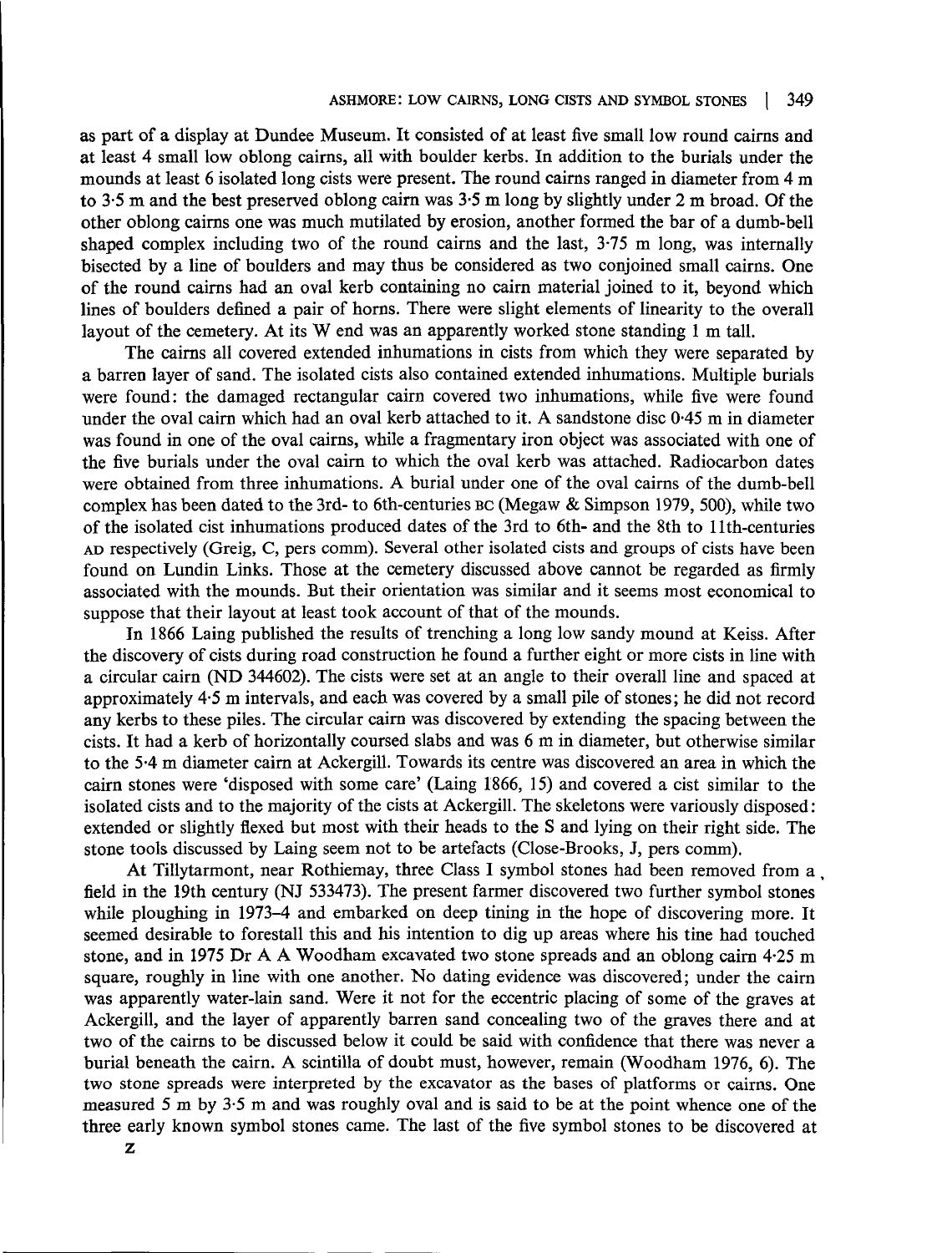Tillytarmont came from the other stone spread, which had been grossly disturbed by agricultural activities.

The site is chiefly interesting for the large number of symbol stones found within a restricted area. In addition, at least two large white quartz boulders had been removed from the site, one perhaps from the top of the rectangular cairn, but no archaeological association can be shown between any of the symbol stones and any of the stone structures.

In 1866 Anderson excavated an oval structure at NO 313413 near Garrywhin fort at Watenan. It was in some respects comparable to the circular cairns at Keiss and Ackergill. Anderson recorded cists adjacent to the structure and the Ordnance Survey has recorded another low oval cairn (OS NNIR ND34SW 15). Nearby smaller structures recorded by the Ordnance Survey *(ONE,* 13, (1871), 276) covered graves or cists up to 5 ft (1-5 m) long. It seems possible that here too there existed a combination of circular burial cairns with horizontally coursed kerbs and adjacent cists. The evidence both of the nature of the structure and of its relationship to the cists and the other oval cairn is ambiguous.

In 1978 fragments of a Class I symbol stone were discovered at Watenan some 600 m from the site dug by Anderson, and subsequent fieldwork revealed that the largest fragment lay beside a low round cairn measuring 3 m by 3-3 m over a neat horizontally coursed slab kerb (ND 311407). In size it was similar to the round mounds at Garbeg and Lundin Links; in its method of construction to those at Ackergill and Keiss. The surrounding ground was covered by a skin of peat 0-2 to 0-3 m thick, and no cists or other cairns were visible. It is likely that no other cairns are present.

In 1976 and 1978 two small circular cairns were excavated by Mr N Pearson and Mr C Morris at Buckquoy, between the road leading to the Brough of Birsay and the sea (HY 246280). One was destroyed by marine erosion before its nature could be fully elucidated, but the other was oval, kerbed, and sealed a layer of barren sand beneath which was an extended inhumation. The cairn was similar in size to that at Watenan. The excavators suggest that the structure which was destroyed before it could be fully investigated may also have been associated with an underlying cist containing an inhumation. The structures pre-dated a Viking midden, and were thus Viking or earlier in date.

At Sandwick, at HP 619022 on the SE coast of Unst, Shetland, Mr G F Bigelow in 1978 excavated a cairn almost identical to the rectangular cairns at Ackergill. It measured 4-25 m sq over a kerb of vertical slabs and at each corner and in the middle of each side was a small stone post. Underneath it was an extended skeleton lying on its left side, with head to the S, its grave separated from the overlying cairn by a thin layer of sand, and its top defined by a line of horizontal slabs (Bigelow 1979).

The preceding paper by Dr J Close-Brooks describes the rectangular cairn recently excavated at Dunrobin, Golspie, Sutherland. To summarise: adjacent to where a Class I symbol stone was discovered in 1977, Dr Close-Brooks found remains of a rectangular cairn about 9-5 m by 7 m with a kerb of laid boulders. It comprised a layer of pebbles over a layer of sand beneath which was a cist containing an extended inhumation with head to the W.

The sites discussed above have been selected on the basis that they include small mounds of, or similar to, types containing extended inhumations. A less satisfactory criterion has also been that they are not recognisably early prehistoric. Yet each individual characteristic of them can be found in the Neolithic or Bronze Age: horizontal slab kerbs on round or trapezoidal mounds are common in the Neolithic of the N; kerbs of vertical stones surrounding small low round mounds are found in the Middle and Late Bronze Age; extended inhumation is found in the Neolithic, while single-grave burials are a characteristic of the Chalcolithic. Linear ceme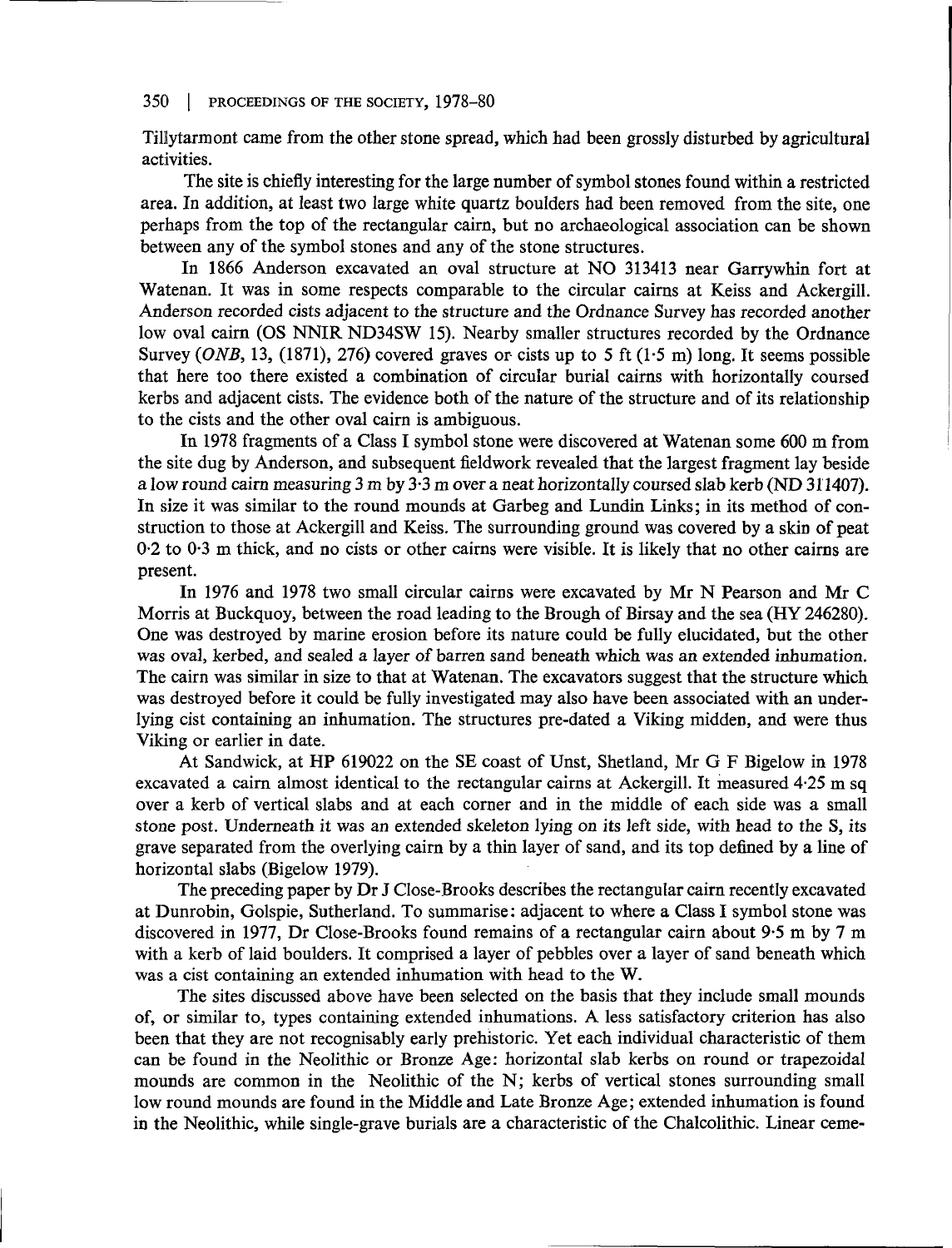teries, or cemeteries with linear element are well known in the earlier Bronze Age, particularly in Wessex, and in the later Bronze Age in Orkney (Hedges 1979). It is the combination of elements which distinguishes each of the cairns and cemeteries described here. Yet within each cemetery there is a considerable variety of detail, and the differences between the cemeteries are not negligible. Thus, although it will be argued that all the sites discussed above should be regarded as related to one another, it must be thought likely that they cover between them a long period: they cannot be demonstrated to belong to narrow chronological horizon.

Whitebridge and Garbeg share several characteristics; they are composed of low flattopped mounds with ditches, and trapezoidal, rectangular and round mounds occur. At Whitebridge all but one mound had a low bank outside its ditch, while at Garbeg the opposite was true. At both sites the characteristic gap at the corners of the ditches of the rectangular mounds was noted. In default of further excavation the sites cannot be dated internally, for the symbol stone fragments at Garbeg were not stratified within a mound, and could have found their way on to the site long after carving of the stone and long after the mounds were built. The extended single inhumation rite proven at Garbeg suggests but does not define a late prehistoric or historic date for the cemetery while the later structures at Whitebridge suggest only that that cemetery preceded the middle 19th century. It is likely that neither of the cemeteries is unique, for they are so unobtrusive as to be hardly noticeable in long heather. Although two examples are not enough to define a class, particularly when each emphasises some characteristics rare at the other, we can refer to them as cemeteries of Garbeg/Whitebridge type, characterised by containing low flat mounds surrounded each by a small ditch, by the presence of rectangular or trapezoidal mounds in addition to circular ones, and by the presence of gaps at the corners of the ditches of the straight-sided mounds. Low external banks may be expected outside some of the mounds. The mound diameter range can be expected to fall between c  $11 \text{ m}$  and c  $3.5 \text{ m}$ , while the height range will probably be between 0-8 m and 0-1 m; the larger the area of the mound the lower its height can be expected to be.

That Ackergill was related to Garbeg and by extension to Whitebridge is suggested by several similarities. At both excavated sites the burial rite seems to have been extended inhumation in a long cist or grave. The covering mounds were low and both oblong and circular mounds were found. At both sites fragments of symbol stones occurred, although at neither in strict association with burials. The most convincing link is provided by the corner posts. The internal kerb cairn in one of the rectangular mounds at Garbeg is very similar in size to the smaller rectangular cairns at Ackergill: pending further excavation it can only be noted that the corner posts went with the enclosing mound at Garbeg, rather than the kerbed cairn. The gaps at the corners of the rectangular ditches at Garbeg and Whitebridge provide a similar specific link.

The differences between the cemeteries are slightly greater than the variety within each one. The mounds at Whitebridge are broader on average than those at Garbeg, which are in turn broader than those at Ackergill. The disposition of mounds at Whitebridge is not organised; there are short linear runs of mounds at Garbeg, while Ackergill is a linear cemetery. Whitebridge has fairly broad ditches and external banks to its mounds; Garbeg mounds are surrounded by a shallow narrow ditch and they stand prouder than those at Whitebridge; at Ackergill no ditches were detected, the mounds were generally kerbed, and they were intermediate in height between those at the other two cemeteries. Nevertheless the diversity within each cemetery - the random orientation of inhumations at Ackergill, the variety of shapes at all three cemeteries - does point to an indifference to detail, and may imply a conglomeration of various traditions.

Lundin is intermediate in nature between Ackergill and Garbeg. The conjoining of oblong and round mounds links it with the latter while its siting and cists link it with the former, as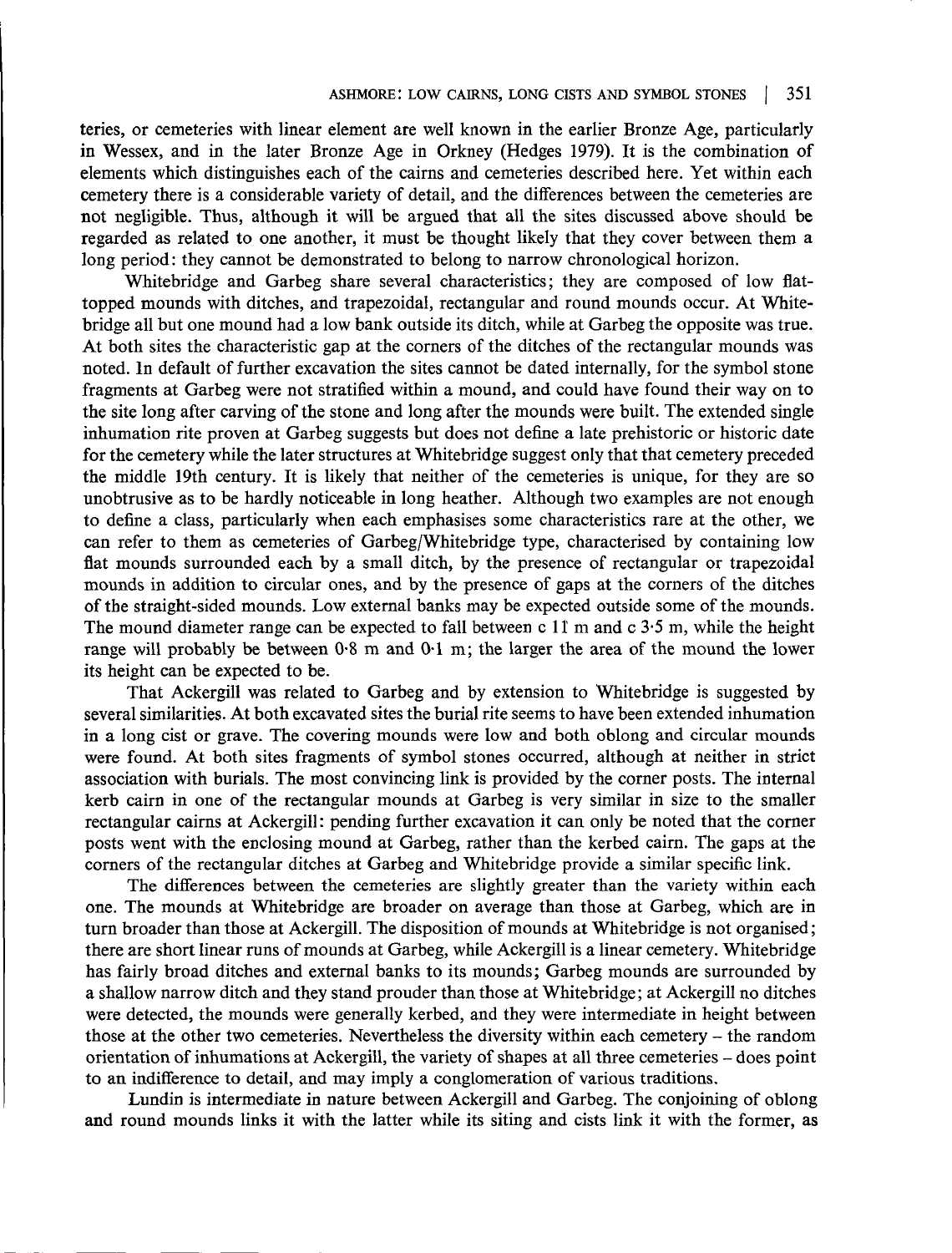does the presence of a barren layer of sand between burials and overlying cairns. It lacks the specific features of corner posts, common to the other two sites. Yet it contains no features which cannot be matched at them.

Of the others Pityoulish seems akin to Garbeg and Whitebridge, while Keiss, Sandwick, Birsay, Dunrobin, Watenan, Garrywhin and Tillytarmont seem more like Ackergill and Lundin. Of the isolated sites only Pityoulish with its central monolith has a distinctive feature not matched at one of the larger cemeteries.

The occurrence of symbol stones at five of the 12 sites discussed is remarkable. At Ackergill Edwards found a fragment by the most westerly of his cists. A second symbol stone recorded by Romilly Allan as from south of the Bay of Keiss was according to Mrs Duff Dunbar of Ackergill found just S of the road through the Ackergill site (Edwards 1927, 179). The fragment from Garbeg was found on the excavated round mound. The five symbol stones from Tillytarmont came all from one field, and the position of one of the recent discoveries corresponded to that of one of the excavator's stone spreads. At Watenan a large fragment lay by the cairn and a small fragment on top of it. At Dunrobin the slab lay apparently face down over one side of the cairn. While there is no stratigraphical evidence that any symbol stone was originally associated with any cairn, the case for a historical significance to their co-occurrence rests adequately on the lack of symbol stones (fragmentary or buried) at any of the many early prehistoric cairns which have been excavated in Scotland.

The decorative elements on the stones, and their combinations, are all fairly common. The fragment from Ackergill bore a rectangular symbol with a bite out of the top, and a medial horizontal division from which a cusp sprang downwards. The other stone was broken when recorded; it bore a fish and a rectangular symbol divided by a medial horizontal division of a double line filled with arcs from the two end arcs of which sprang two terminal spirals downwards, while the upper half of the rectangle was filled with freehand linear scrollwork. It also bore part of an ogam inscription reading upwards from the bottom NEHTERI.... The rectangles from the two stones were stylistically different. The fragment from Garbeg bore part of a crescent and V-rod and traces of another symbol, perhaps a Pictish beast. Those from Watenan bore part of a single crescent and V-rod.

The five stones from Tillytarmont bore (1) a bird, comb case and mirror, (2) a crescent and V-rod, and a double disc and Z-rod, (3) a crescent and concentric rings, (4) an eagle and a beast, and lastly (5) a serpent and Z-rod, an arch, a mirror and a comb case. The stone from Dunrobin is discussed in detail by Dr Close-Brooks in the preceding paper. It cannot be held that the stones form a group distinct from the generality of Class I symbol stones.

It is not argued that all the cairns or groups of cairns described above originally had symbol stones with them, nor that all Pictish symbol stones of Class I were originally associated with extended inhumations in cists or cairns. Yet the radiocarbon date from Dunrobin is precisely what would have been expected for the symbol stone from typological arguments, and the lack of symbol stones on early prehistoric cairns precludes the possibility that the symbol stones were put on or by the low cairns merely because the latter were there. Thus it may be argued that the cairns were part of the cultural heritage of those who used the symbol stones.

The origins of Pictish culture are not well understood. If the low cairns were part of the material expression of that culture their origins are of special interest in the light they may throw on the broader problem. The remainder of this paper will consist of a brief discussion of various possibilities.

The pre-Viking Iron Age kerbed burial cairns of the southern Baltic are circular, oval, rectangular or triangular, and are associated with symbol stones dated to the 7th and 8th centuries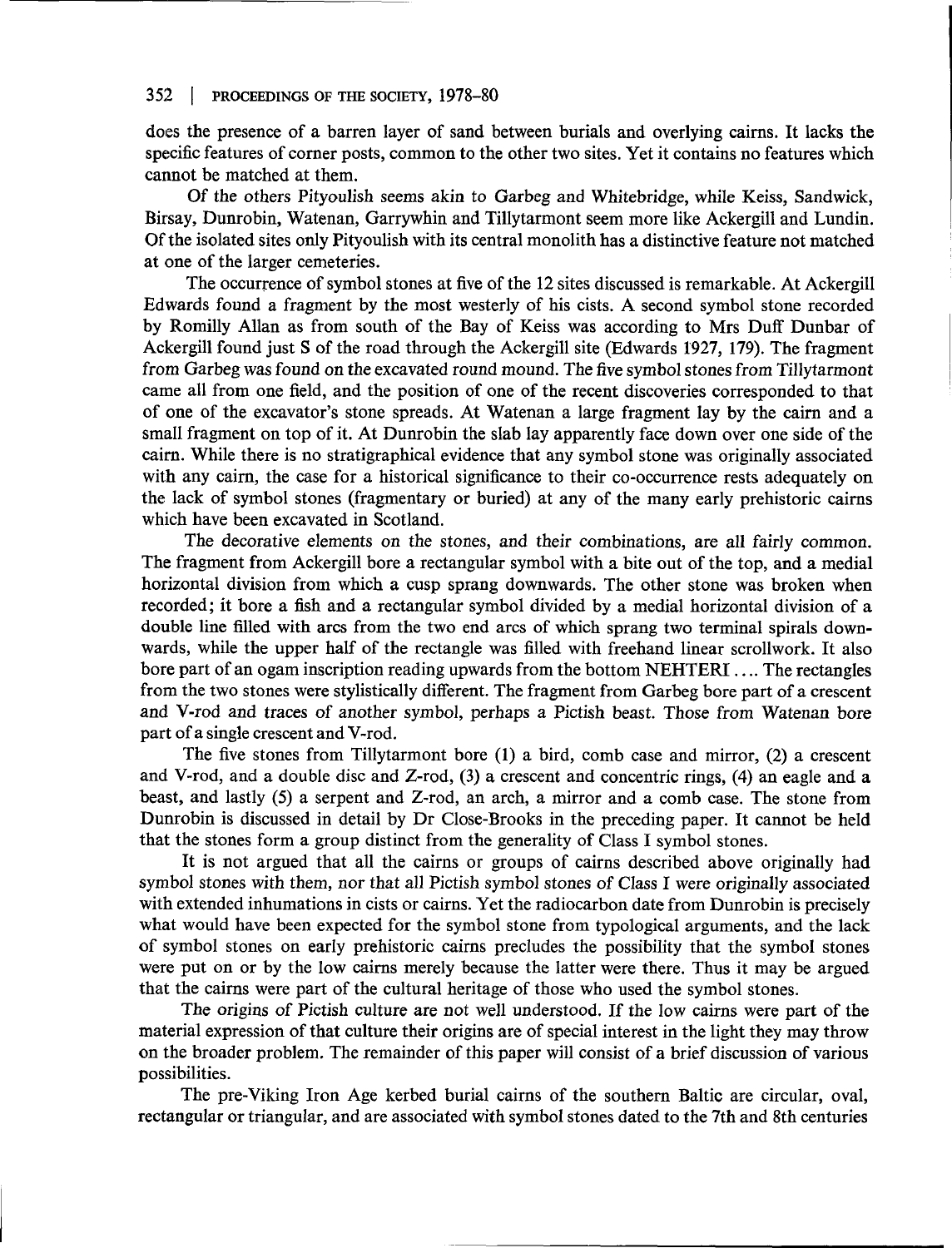of Lindquvist's Class I. The latter display warriors, symbols and animals and are not to be confused with the better known stones of his classes II and III with their relief decoration, epic scenes and, in the case of Class III, runes. It seems better for the moment to consider these a parallel and unconnected development, for in detail they are very different from the Scottish sites: they are rich in gravegoods and the symbol stones form part of the cists under the cairns. Although Scottish symbol stones are used to build cists, it is a rare practice in which use of the symbol stone could be secondary.

It is worth considering whether the upstanding Scottish sites are related to a series of structures belonging to approximately the same period and known largely from the N and W of the British Isles: the cella memoria, the leacht and the corner post-shrine (Thomas 1971). There are in south-west Ireland several small rectangular enclosures defined each by a fence of upright stones, which Thomas has argued are related to the cella memoria of the Mediterranean (eg Illaunloghaun, 5 m by 7 m; Killabuonia, 3 m by 3 m). But the fences do not enclose cairn material, and their function is different. Leachta all seem to be rectangular with horizontal slab walls, but they are smaller in plan and taller than the Scottish cairns. We must conclude that although a combination of the two could produce something similar to the low cairns described above neither of these two early Christian structures provides a satisfactory protoytype. The corner-post shrines however, may be related. Leaving aside those from St Andrew's and lona, Monifieth and Ardwall, and those with a firmly medieval date, we may concentrate on those from Burghead, Papil and St Ninian's Isle. They consist of slotted corner-posts and wall slabs. At Burghead and Papil the slabs were decorated with scenes in a style appropriate to Class III stones, and at Papil and St Ninian's the shrines included slotted posts in the middle of their longer sides. In plan, and in having a taller stone at the corners and at the middle of the longer sides these double shrines recall in all but size the cairns at Sandwick and Ackergill. However, even if one tries to avoid pre-conceptions about the likely date of the low cairns covering extended inhumations there is no evidence that they are as late as even the earliest corner-post shrines; for it has already been noted that the isolated cists dated late at Lundin may be much later than the cairns there. The shrines have a different function, are smaller, and are, apart from that at Burghead, found in distinctively Christian contexts. The possibility of a link between corner-post shrines and cairns remains, but the relationship must, if it exists, be the reverse of that required to explain the cairns. It must also be considered possible that the corner and mid-side posts of the cairns derived from timber post and panel prototypes, as Thomas has suggested for the corner-post shrines.

If the origin for the practice of extended inhumation under oblong cairns is to be sought neither in contacts with the Baltic nor with Christian influence, perhaps it may be looked for in a native Iron Age context. The oblong burial enclosures revealed by air photography in the Lunan Valley (SASAM 1978) are thought by Stead to be related to La Tene barrow cemeteries in Yorkshire (Stead 1979, 30). Only one such Scottish barrow group, at Boysack, has been tested by excavation. There, a square-plan ditch surrounded a deep grave containing an extended inhumation, near the skull of which was a small piece of iron (Reynolds, D, pers comm). Near the Moray Firth, in NE Inverness, similar cropmark sites are known; but unlike those of the Lunan Valley their ditches are interrupted by corner causeways. Examples are known from Kerrowaird and Allanfearn Station (SASAM 1979, 12). Were the oblong cairns at Garbeg or Whitebridge ploughed they would appear similar both in shape and size. Extended inhumation in the Yorkshire barrows is proven by the first century BC, at the Burton 'Makeshift' cemetery (Stead 1979, 11-15), and if we are not to look for a direct continental link to explain the Scottish cropmark sites then, earlier or later (Stead 1979, 32, 38, 93) we could tentatively suggest a similar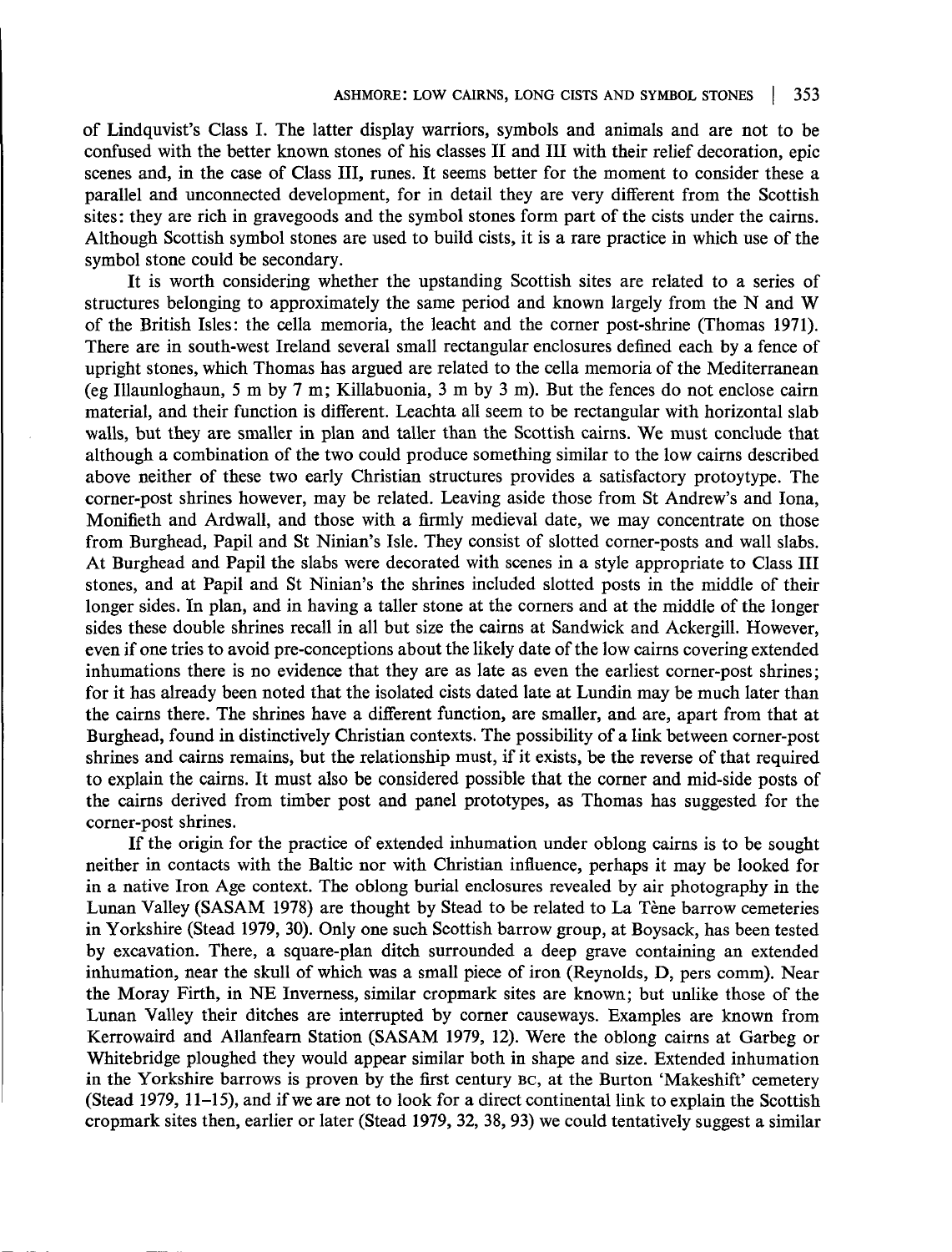dating for some at least of the sites in the Lunan Valley. It seems that extended inhumation was practiced in a native context in S Scotland by the 2nd century AD (at Broxmouth, E Lothian, where it contrasts with crouched inhumations of the 2nd century BC (Comrie, J & Hill, P, pers comms) and has no obvious local predecessors). Yet the lack of non-Roman La Tene influenced metalwork N of the Midland Valley of Scotland (Stevenson 1966, 20-30) implies that if there was a connection between the Arras Culture burials and those of N Scotland it was an indirect one.

The distance in time and space between the Yorkshire burials and cemeteries similar to Garbeg or Ackergill is great; many links are missing in the argument. Yet excavation of the Scottish sites has been biased towards those where a symbol stone has been discovered and it is thus hardly surprising that most of what little dating evidence there is has pointed towards the second half of the 1st millennium AD. It is desirable that further excavation of crop mark sites in the Lunan Valley and excavation of those in NE Inverness should be undertaken to counterbalance this bias, and it will not be until such work is attempted that we shall have a rational basis for assessing the likely origins of the upstanding Scottish sites. For the moment the most stimulating hypthesis to test is that the La Tène burial tradition continued sufficiently long in Scotland to be incorporated in Pictish culture.

## ACKNOWLEDGMENTS

I am indebted to the Archaeology Branch of the Ordnance Survey for being allowed to obtain some of the information from its Record cards and plans, and to those others named who have allowed me free access to unpublished information. I am also grateful to Dr J Close-Brooks, Mr J Davidson, Dr A Ritchie and Mr J B Stevenson for enabling me to remove some errors and misconceptions, and to Mrs L Linge for bringing the site at Pityoulish to my attention.

#### REFERENCES

- Anderson, J 1866 'Report on the ancient remains of Caithness', *Mem Anthrop Soc London, 2* (1865-6), 226-56.
- Bigelow, G F 1979 *Preliminary Report of the* 1978 *Excavations at Sandwich, Unst.*
- Cowie, T 1980 'Excavations at the Catstane, Midlothian 1977', *Proc Soc Antiq Scot,* 109 (1977-8), 166-201.
- Edwards, A J H 1926 'Excavations of graves at Ackergill', *Proc Soc Antiq Scot,* 61 (1926-7), 196-200.
- Laing, S 1866 *Prehistoric Remains of Caithness.* London & Edinburgh.
- Lethbridge, T C 1953 'Excavations at Kilpheder, S Uist', *Proc Prehist Soc,* 18 (1952), 176-93.
- Lindquvist, S 1942 *Gotlands Bildsteine.* Stockholm, 1941-2.
- Megaw, J V S & Simpson, D D A (eds) 1979 *Introduction to British Prehistory.* Leicester.
- Morris, C 1979 'Birsay, Orkney: "small sites" excavation and survey', *Archaeol Rep 1978 Univ Durham,* (1979), 11-19.
- ONB *Ordnance Survey Object Name Book.*
- OSNNIR *Ordnance Survey National Non Intensive Record.*
- Rae, V & Rae, A 1953 'Excavation of a bowl barrow at Pityoulish', *Proc Soc Antiq Scot,* 87 (1952-3), 153-60.
- Ritchie, J N G & Thornber, I 1977 'Small cairns in Argyll', *Proc Soc Antiq Scot,* 106 (1974-5), 15-26. Rutherford, A & Ritchie, J N G 1975 'The Catstane', *Proc Soc Antiq Scot,* 105 (1972-4), 183-8.
- SASAM 1978 Society of Antiquaries of Scotland, *Archaeological Sites and Monuments of the Lunan Valley.* Edinburgh.
- SASAM 1979 Society of Antiquaries of Scotland, Archaeological Sites and Monuments of NE Inverness. Edinburgh.
- Stead, I M 1979 *The Arras Culture.* York.
- Stevenson, R B K 1966 'Metalwork and some other objects in Scotland and their cultural affinities', *in* Rivet, A L F (ed), *The Iron Age in Northern Britain,* Edinburgh, 17^44.